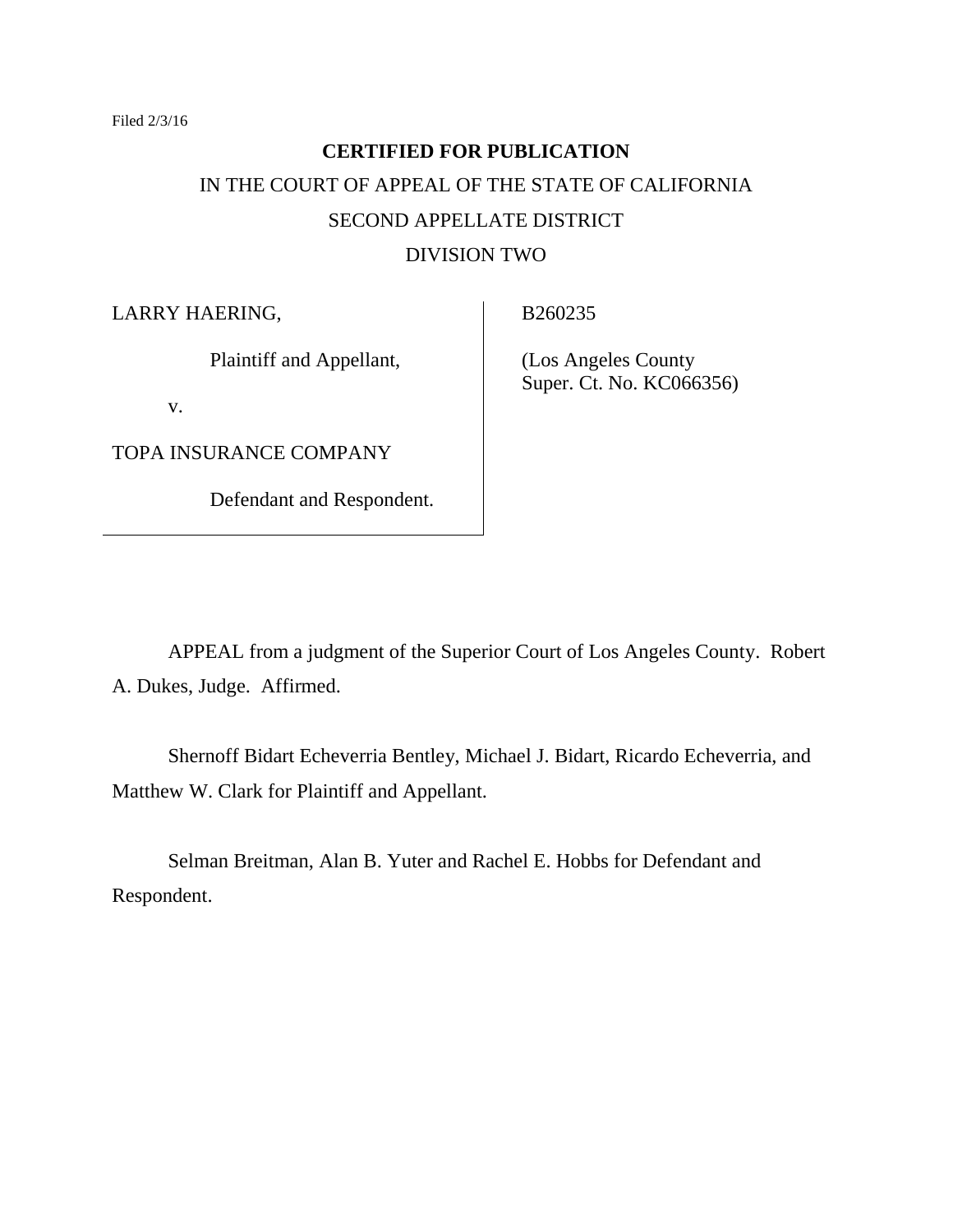The issue presented in this appeal is whether an excess liability insurance policy that "follows form" to an underlying primary policy that provides uninsured motorist/underinsured motorist (UM/UIM) coverage must also provide such coverage after the underlying policy limit has been exhausted. We hold that the excess policy does not provide coverage for first party UM/UIM claims because the policy's insuring agreement unambiguously limits the insurer's indemnity obligation to third party liability claims. We therefore affirm the judgment entered in the excess insurer's favor.

#### **BACKGROUND**

Plaintiff and appellant Larry Haering (plaintiff) is the owner of California Fleet, Inc. California Fleet was an insured under a primary insurance policy issued by State National Insurance Company, with a policy period of December 9, 2011 to December 9, 2012 (the State National policy). California Fleet was also an insured under an excess liability policy issued by Topa Insurance Company (Topa), with a policy period from December 9, 2011 to December 9, 2012 (the Topa policy). The Topa policy designates the State National policy as the underlying primary policy.

#### **State National policy**

The State National policy's declarations page lists the types of coverage afforded under the policy and the applicable policy limits, including a \$1 million each "Accident" "Garage Operations" limit, a \$2 million "Garage Operations" aggregate limit, and a \$1 million limit for UM/UIM coverage. The State National policy is modified by an endorsement that provides UM coverage as follows:

"We will pay all sums the 'insured' is legally entitled to recover as compensatory damages from the owner or driver of an 'uninsured motor vehicle.' The damages must result from 'bodily injury' sustained by the 'insured' caused by an 'accident.' The owner's or driver's liability for these damages must result from the ownership, maintenance or use of the "uninsured motor vehicle."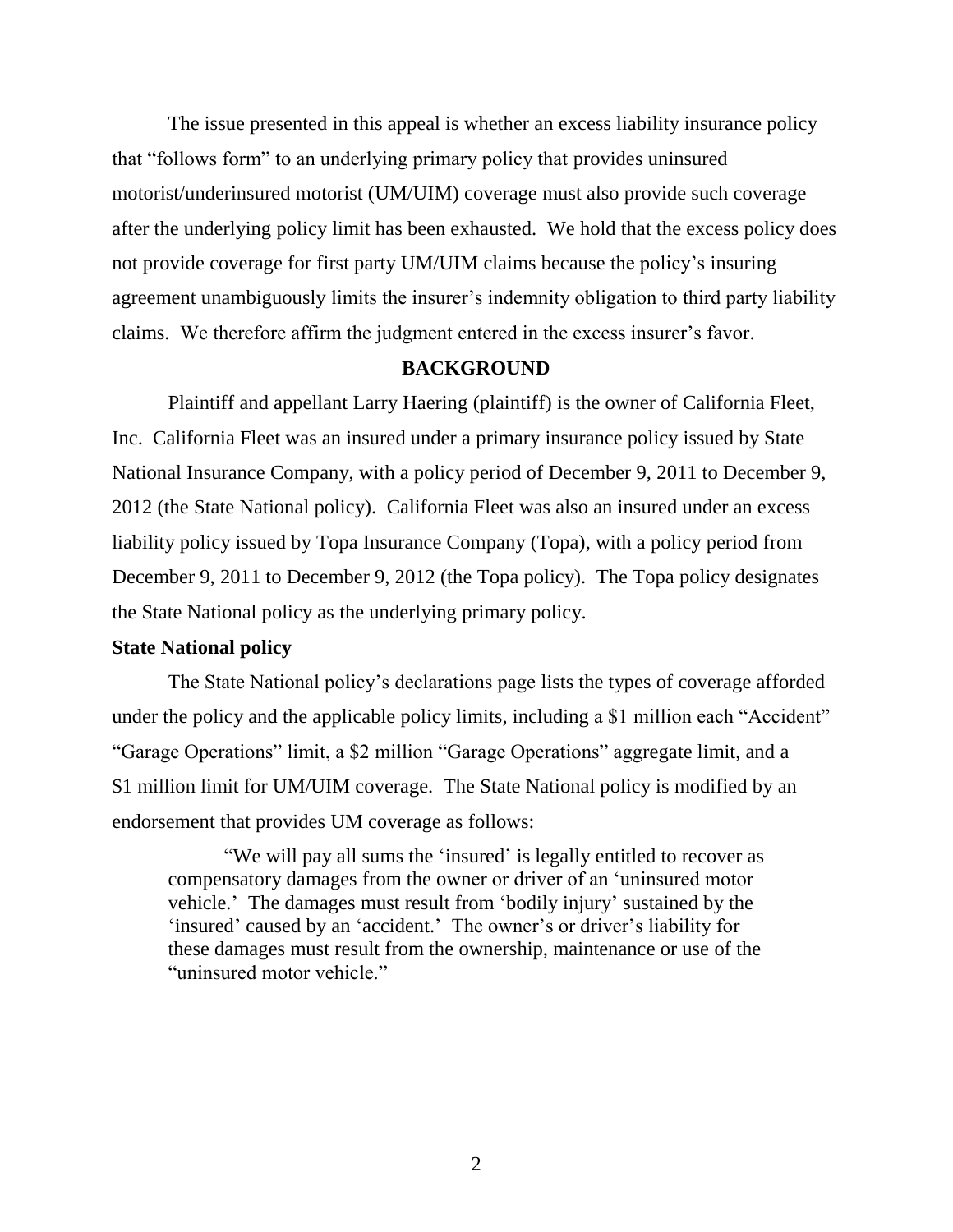## **Topa policy**

 $\overline{a}$ 

The Topa policy's insuring agreement provides in relevant part as follows:

## "**1. Excess Liability Indemnity**

"To indemnify the insured for the amount of loss which is in excess of the applicable limits of liability, whether collectible or not, of the Underlying Insurance inserted in Item 6**<sup>1</sup>** of the Declarations, provided that this policy shall apply only to those coverages for which a limit of liability is inserted in Item 5**<sup>2</sup>** of the Declarations. If such scheduled Underlying Insurance contains a sub-limit in a lesser amount than the scheduled limit, the Insurance afforded by this policy shall apply in the same manner it would have applied had the scheduled limit been maintained and not reduced by the sub-limit. Provided further that the limit of the Company's liability under this policy shall not exceed the applicable amount inserted in Item 5 of the Declarations.

> "The provisions of the immediate underlying policy are incorporated as a part of this policy except for:

"(a) any obligation to investigate, defend, or pay for costs incident to the same;

"(b) the amount of the limits of liability;

"(c) any 'other insurance' provision, and

"(d) any other provisions therein which are inconsistent with the provisions of this policy.

"If the applicable coverage in the immediate underlying policy insures accidents rather than occurrences, then 'accident' is substituted for 'occurrence' in the applicable coverage of this policy."

The term "loss" is defined in the Topa policy as "the sum paid in settlement of losses for which the Insured is liable after making deduction for all recoveries, salvages or other insurance (other than recoveries under the policy of the Underlying Insurance) whether recoverable or not, and shall include all expenses and 'costs.'" The term

**1** Item 6 of the declarations page identifies the State National policy as the underlying insurance.

**2** Item 5 of the declarations page specifies the limits of liability as \$1 million for each occurrence and \$1 million in the aggregate.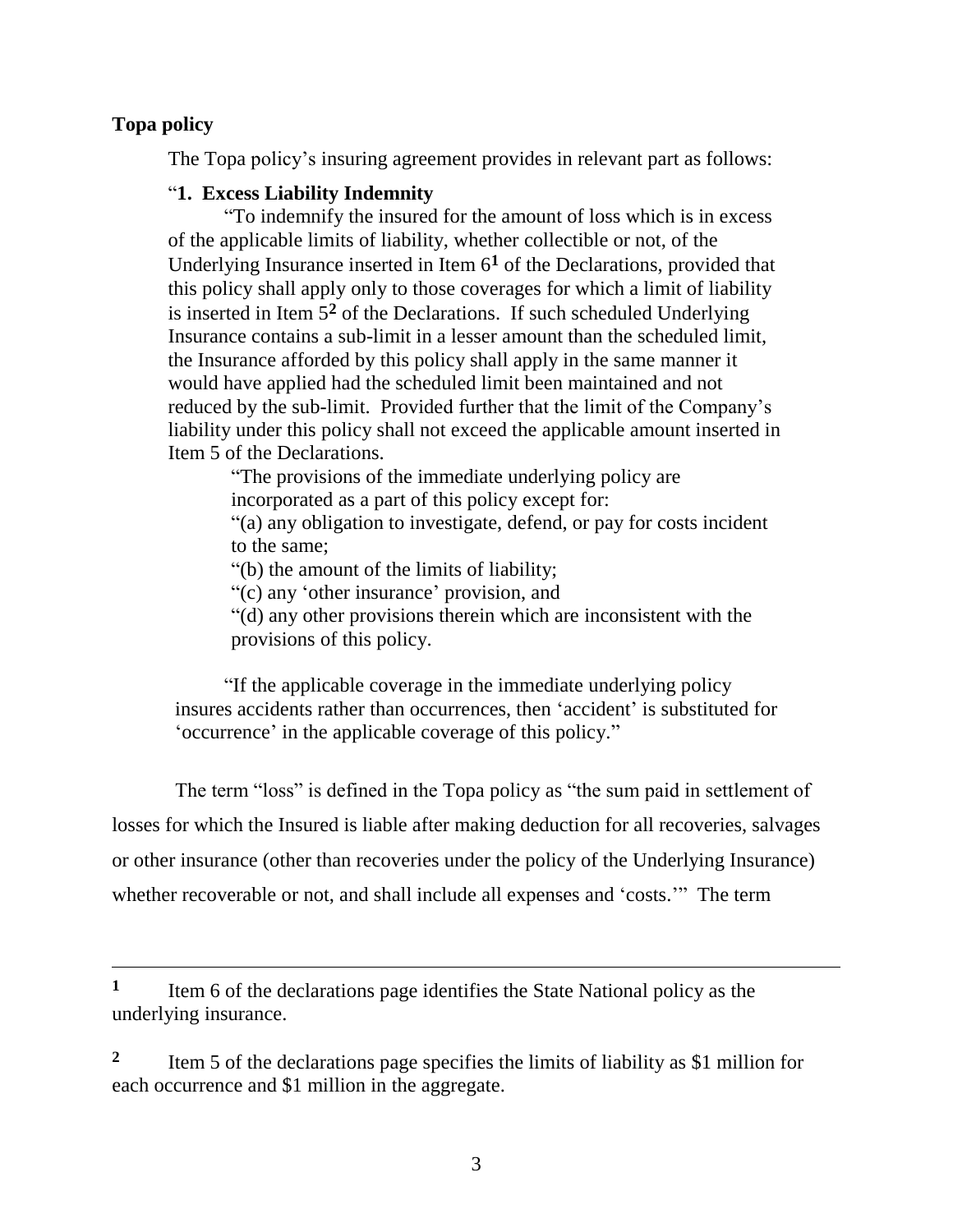"immediate underlying policy" is defined as the Underlying Insurance listed in Item 6 of the declarations.

The Topa policy excludes coverage for "any liability or obligation imposed on the Insured under . . . any uninsured motorists, underinsured motorists or automobile no-fault or first party personal injury law."

#### **Plaintiff's accident and tender to Topa**

On October 14, 2012, plaintiff was injured in a motor vehicle accident caused by a negligent driver who was an insured under a policy with a \$25,000 liability limit. In February 2013, plaintiff settled his claim against the negligent driver by accepting the \$25,000 limit under the driver's policy. In May 2013, plaintiff submitted a claim to State National and eventually recovered the policy limit under the \$1 million uninsured motorist endorsement to the State National policy.**<sup>3</sup>**

On July 23, 2013, plaintiff submitted a claim to Topa for \$1 million in excess coverage. Plaintiff maintained that the Topa policy followed form to the State National policy and incorporated the \$1 million UM/UIM endorsement.

Topa denied coverage for plaintiff's claim on two principal grounds: (1) the policy's insuring agreement limits coverage to third party liability claims, and (2) a policy exclusion barred coverage for liability imposed under any UM/UIM law.

### **The instant lawsuit**

Plaintiff commenced the instant action on September 26, 2013, asserting causes of action against Topa for breach of contract, breach of the covenant of good faith and fair dealing, and declaratory relief. After Topa answered, plaintiff filed a motion for summary adjudication of a single issue -- whether the Topa policy obligated Topa to

**<sup>3</sup>** Plaintiff recovered \$975,000 under the State National policy, pursuant to the antistacking provisions of the State National uninsured motorist endorsement, and Insurance Code section 11580.2, subdivision (d), which permits a uninsured motorist insurance policy to require proration of the claim if the insured has insurance available under more than one uninsured motorist policy. (Ins. Code, §11580.2, subd. (d); *Allstate Ins. Co. v. Mercury Ins. Co.* (2007) 154 Cal.App.4th 1253.)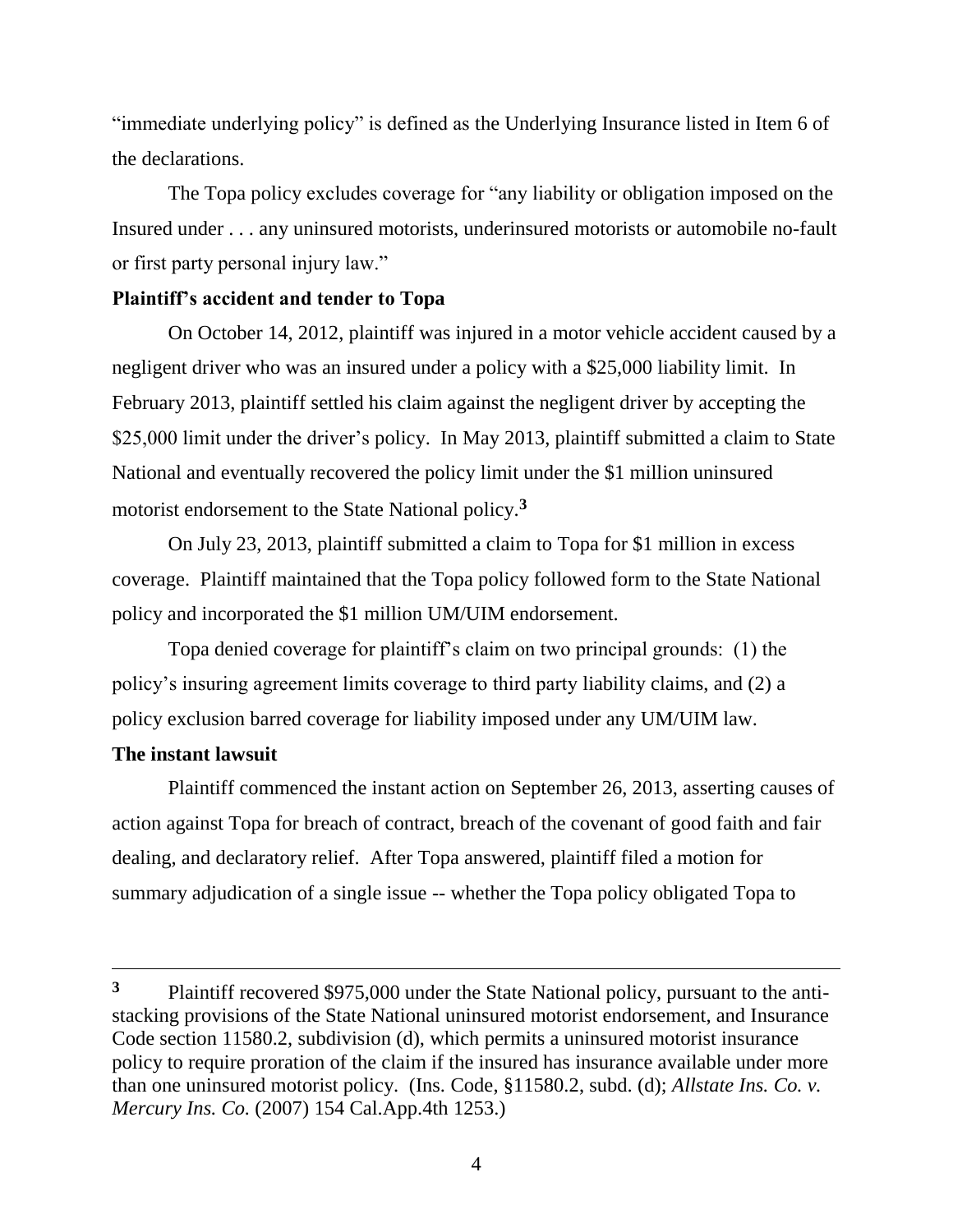provide UM/UIM coverage for injuries plaintiff sustained in the October 14, 2012 accident.

Following a July 14, 2014 hearing on plaintiff's summary adjudication motion, the trial court denied the motion, ruling that the Topa policy covered only third party liability claims, and not a first party UM/UIM claim for benefits for injuries sustained by the insured. Plaintiff and Topa entered into a stipulation for entry of judgment, preserving plaintiff's right to file the instant appeal. Judgment was entered in Topa's favor, and this appeal followed.

#### **DISCUSSION**

#### **I. Standard of review**

The standard of review for an order granting or denying a motion for summary adjudication is de novo. (*Aguilar v. Atlantic Richfield Co.* (2001) 25 Cal.4th 826, 860.) The trial court's stated reasons for granting summary adjudication are not binding on the reviewing court, which reviews the trial court's ruling, not its rationale. (*Kids' Universe v. In2Labs* (2002) 95 Cal.App.4th 870, 878.)

#### **II. Applicable legal principles**

#### *A. Policy interpretation*

"'Interpretation of an insurance policy is a question of law and follows the general rules of contract interpretation. [Citation.] "The fundamental rules of contract interpretation are based on the premise that the interpretation of a contract must give effect to the 'mutual intention' of the parties. 'Under statutory rules of contract interpretation, the mutual intention of the parties at the time the contract is formed governs interpretation. [Citation.] Such intent is to be inferred, if possible, solely from the written provisions of the contract. [Citation.] The "clear and explicit" meaning of these provisions, interpreted in their "ordinary and popular sense," unless "used by the parties in a technical sense or a special meaning is given to them by usage" [citation], controls judicial interpretation. [Citation.]'. . . ." [Citation.]' [Citation.]" (*TRB Investments, Inc. v. Fireman's Fund Ins. Co.* (2006) 40 Cal.4th 19, 27.) Policy provisions must be interpreted in context, giving effect to every part of the policy with "'each clause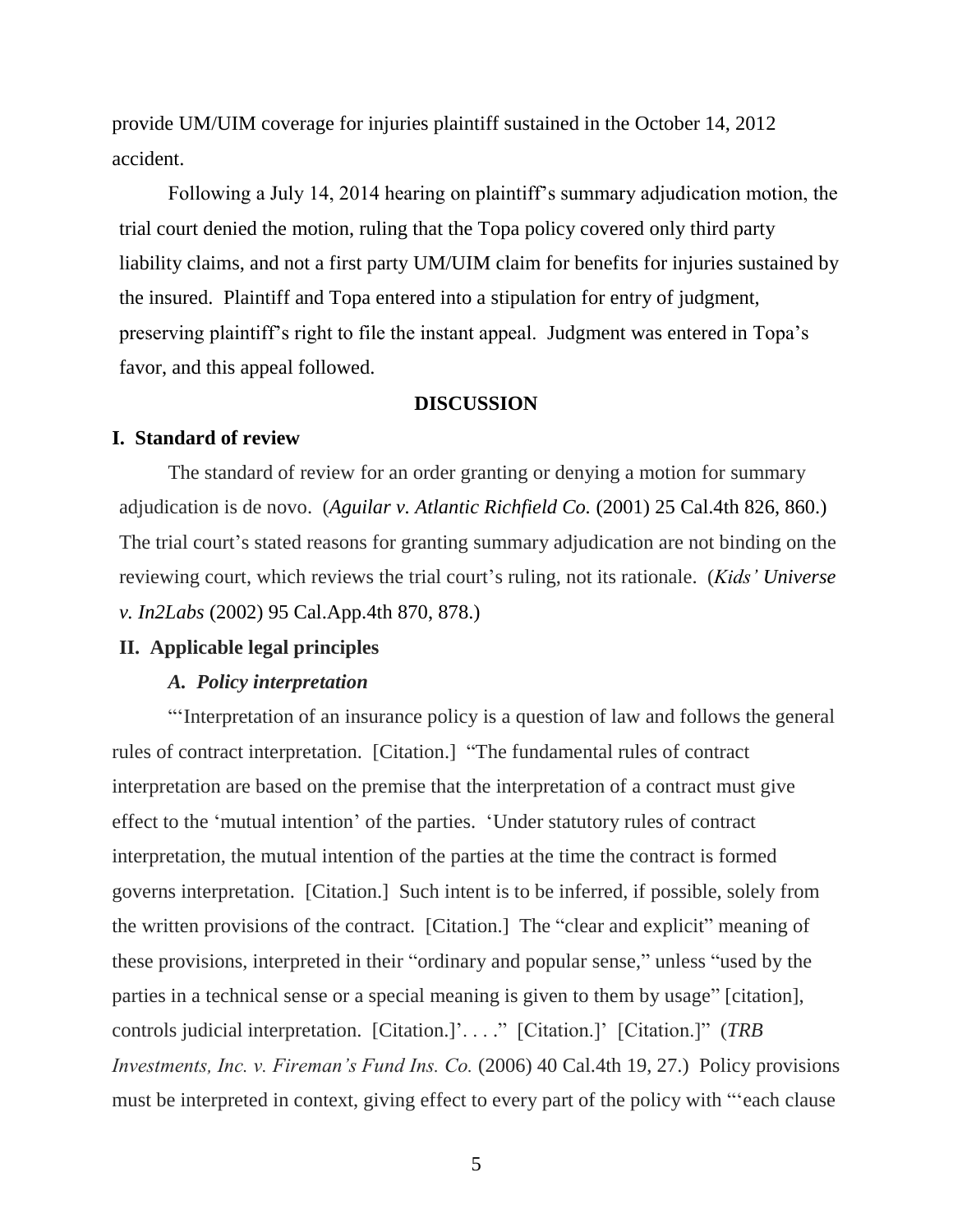helping to interpret the other.'" (*Palmer v. Truck Ins. Exchange* (1999) 21 Cal.4th 1109, 1115.)

If the language of the policy is clear and explicit, it governs. (*Foster-Gardner, Inc. v. National Union Fire Ins. Co.* (1998) 18 Cal.4th 857, 868 (*Foster-Gardner*).) "'"A policy provision will be considered ambiguous when it is capable of two or more constructions, both of which are reasonable." [Citations.] The fact that a term is not defined in the policies does not make it ambiguous. [Citations.] Nor does "[d]isagreement concerning the meaning of a phrase," or "'the fact that a word or phrase isolated from its context is susceptible of more than one meaning.'" [Citation.] "'[L]anguage in a contract must be construed in the context of that instrument as a whole, and in the circumstances of that case, and cannot be found to be ambiguous in the abstract.'" [Citation.] . . . .' [Citation.]" (*Powerine Oil Co., Inc. v. Superior Court* 

(2005) 37 Cal.4th 377, 390-391.)

The insured bears the burden of bringing a claim within the basic scope of coverage of a policy's insuring agreement, and a court will not indulge a forced interpretation of the insuring agreement to bring a claim within the scope of its coverage. (*Waller v. Truck Ins. Exchange, Inc.* (1995) 11 Cal.4th 1, 16 (*Waller*).)

#### *B. First party insurance distinguished from third party liability insurance*

The distinction between first party insurance and third party liability insurance is pertinent to our analysis. "[A] first party insurance policy provides coverage for loss or damage sustained directly by the insured . . . . A third party liability policy, in contrast, provides coverage for liability of the insured to a 'third party' . . . . In the usual first party policy, the insurer promises to pay money to the insured upon the happening of an event, the risk of which has been insured against. In the typical third party liability policy, the carrier assumes a contractual duty to pay judgments the insured becomes legally obligated to pay as damages because of bodily injury or property damage caused by the insured. [Citation.]" (*Montrose Chemical Corp. v. Admiral Ins. Co.* (1995) 10 Cal.4th 645, 663 (*Montrose*).) When analyzing coverage under a third party liability policy, the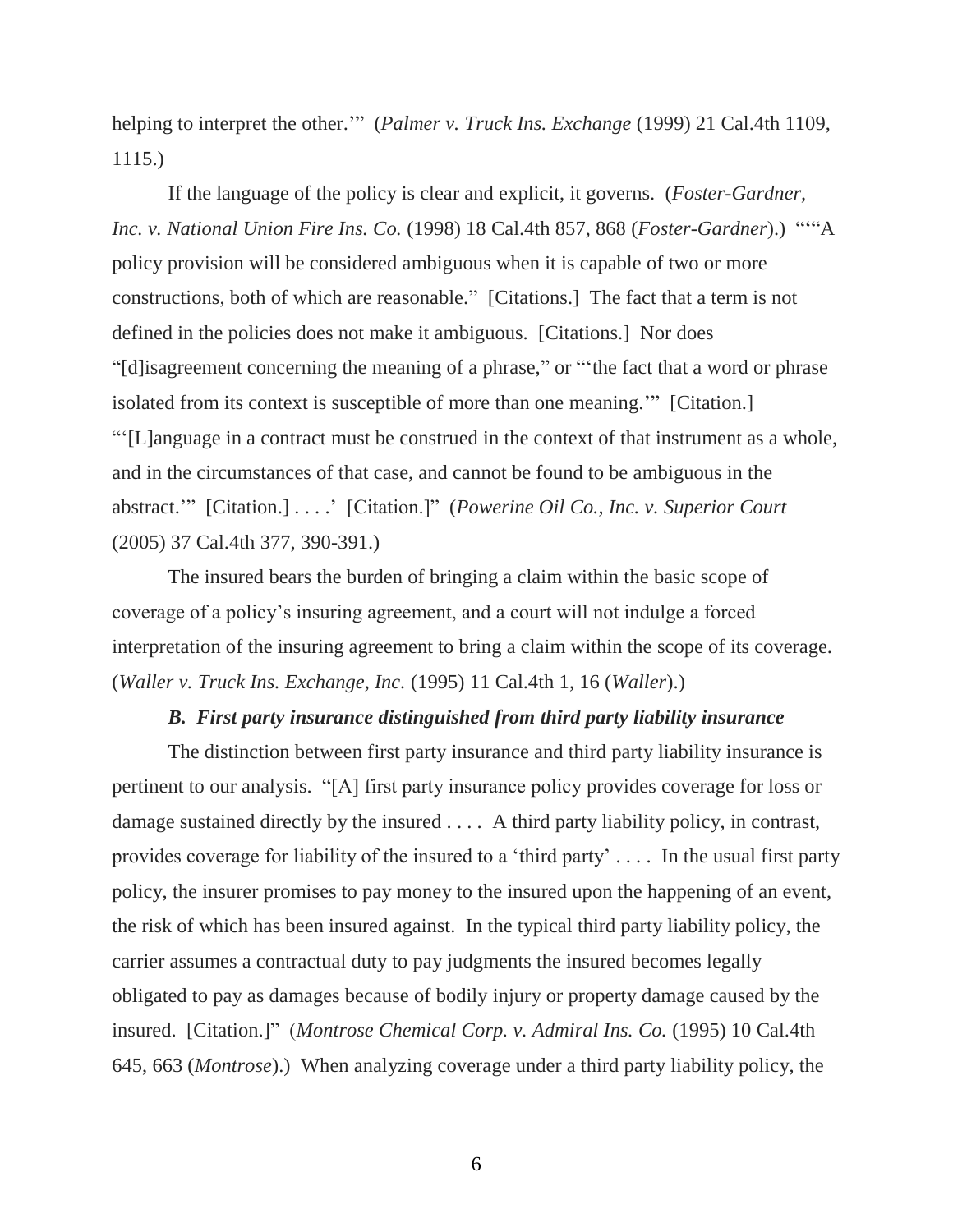focus is "on the insured's legal obligation to pay for injury or damage. . . ." (*Garvey v. State Farm Fire & Casualty Co.* (1989) 48 Cal.3d 395, 407-408 (*Garvey*).)

UM and UIM coverages "'are *not* "third party" coverages. They are strictly "first party" coverages because the insurer's duty is to *compensate its own insured for his or her losses*, rather than to indemnify against liability claims from others. [Citation.]' [Citation.]" (*Weston Reid, LLD v. American Ins. Group, Inc.* (2009) 174 Cal.App.4th 940, 950, quoting Croskey, et al., Cal. Practice Guide: Insurance Litigation (The Rutter Group 2008) ¶ 6:2095, p. 6G-11.)

#### *C. UM/UIM coverage*

Insurance Code section 11580.2 requires insurance policies that cover the ownership, maintenance, or use of any motor vehicle to provide coverage for damages caused by an uninsured or underinsured vehicle. (Ins. Code, § 11580.2.) "Section 11580.2 mandates two separate types of coverage -- UM and UIM coverage. UM coverage requires the insurer to pay its insured, up to specified limits, damages for bodily injury or wrongful death the insured would be entitled to recover from the owner or operator of an uninsured motor vehicle. [Citation.] UIM coverage allows an insured to recover from his or her own insurer the difference between the amount of the insured's own underinsured motorist policy limits and whatever is available from the negligent driver's liability insurance. [Citations.]" (*Daun v. USAA Cas. Ins. Co.* (2005) 125 Cal.App.4th 599, 606.)

The statutory requirement for UM/UIM coverage does not apply, however, to excess insurance policies. (Ins. Code, § 11580.2, subd. (a)(1); *Furlough v. Transamerica Ins. Co.* (1988) 203 Cal.App.3d 40, 47 ["neither statutory nor decisional law requires that insurance furnished on an umbrella or excess basis include uninsured motorist coverage"].)

#### *D. Primary insurance and excess insurance*

The distinction between primary insurance coverage and excess insurance coverage is also pertinent to our analysis. Primary insurance provides immediate coverage upon the happening of an occurrence that gives rise to liability. (*Century Surety*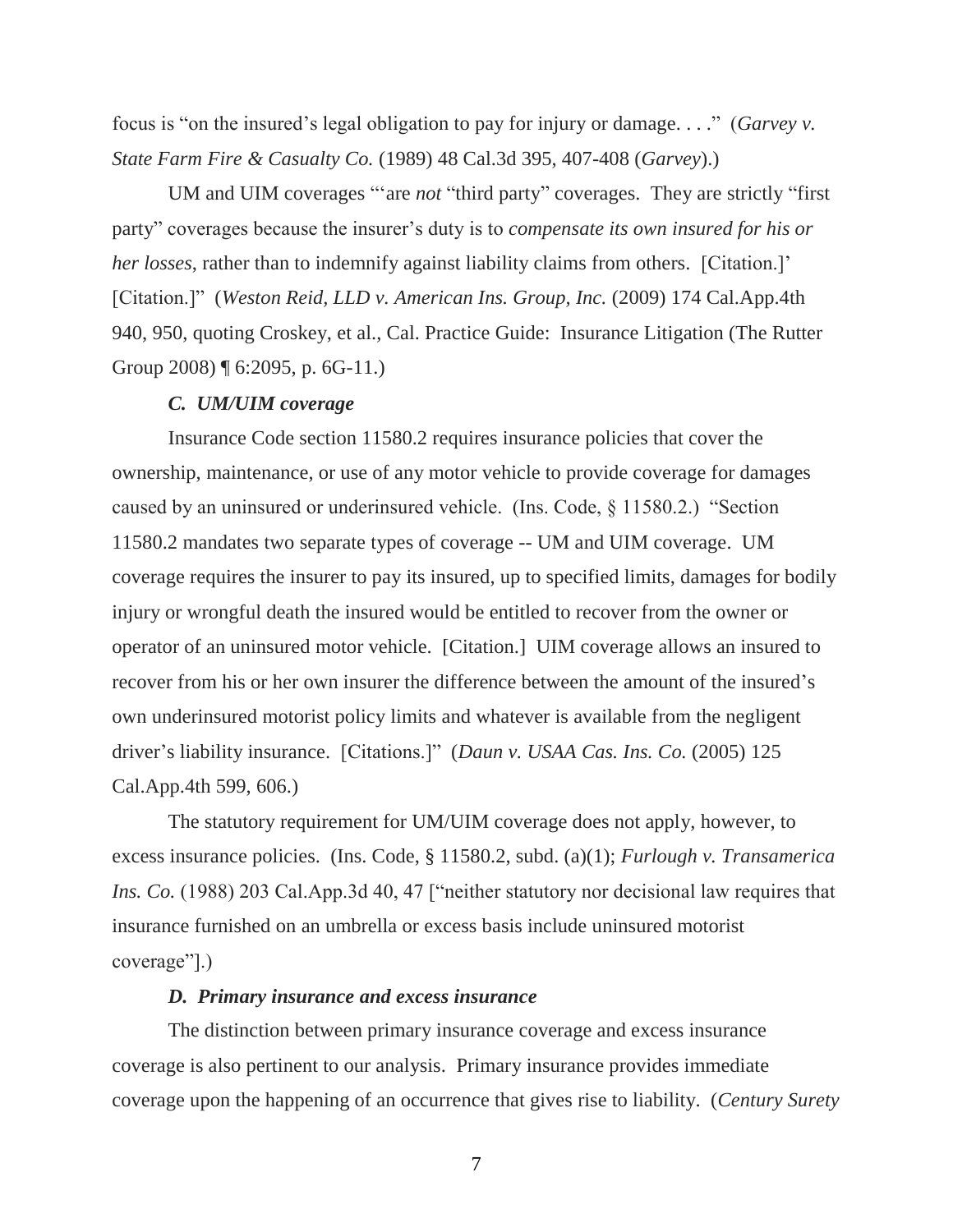*Co. v. United Pacific Ins. Co.* (2003) 109 Cal.App.4th 1246, 1255.) Excess insurance provides coverage after a predetermined amount of primary coverage has been exhausted. (*Ibid.*)

A "following form" excess policy incorporates by reference the terms and conditions of the underlying primary policy. (*Coca Cola Bottling Co. v. Columbia Casualty Ins. Co.* (1992) 11 Cal.App.4th 1176, 1182 (*Coca Cola*).) A following form excess policy generally will contain the same basic provisions as the underlying policy, with the exception of those provisions that are inconsistent with the excess policy. (Seaman & Kittridge, *Excess Liability Insurance: Law and Litigation* (1997) 32 Tort & Ins. L.J. 653, 658.) Any inconsistency or conflict between the provisions of a following form excess policy and the provisions of an underlying primary policy is resolved by applying the provisions of the excess policy. "It is well settled that the obligations of following form excess insurers are defined by the language of the underlying policies, except to the extent that there is a conflict between the two policies, in which case, absent excess policy language to the contrary, the wording of the excess policy will control. [Citations.]" (Ostrager & Newman, Handbook of Insurance Coverage Disputes (17th ed. 2014) § 13.01; see also *Home Ins. Co. v. American Home Products Corp.* (2d Cir. 1990) 902 F.2d 1111, 1113 [although both primary and excess policies must be examined in determining the scope of excess insurer's obligations, excess policy controls if there is any conflict between the two insuring agreements].)

Some excess insurance policies include, by endorsement, a "broad as primary" provision. A "broad as primary" endorsement enlarges the scope of coverage to include a loss that is within the scope of the underlying primary policy, even though that loss otherwise would have been excluded under the terms of the excess policy. (Ostrager & Newman, Handbook of Insurance Coverage Disputes, *supra*, § 13.01[b]; see *Housing Group v. California Ins. Guarantee Assn.* (1996) 47 Cal.App.4th 528, 533-535 [broad as primary endorsement applies to any loss within the scope of primary policy's coverage].)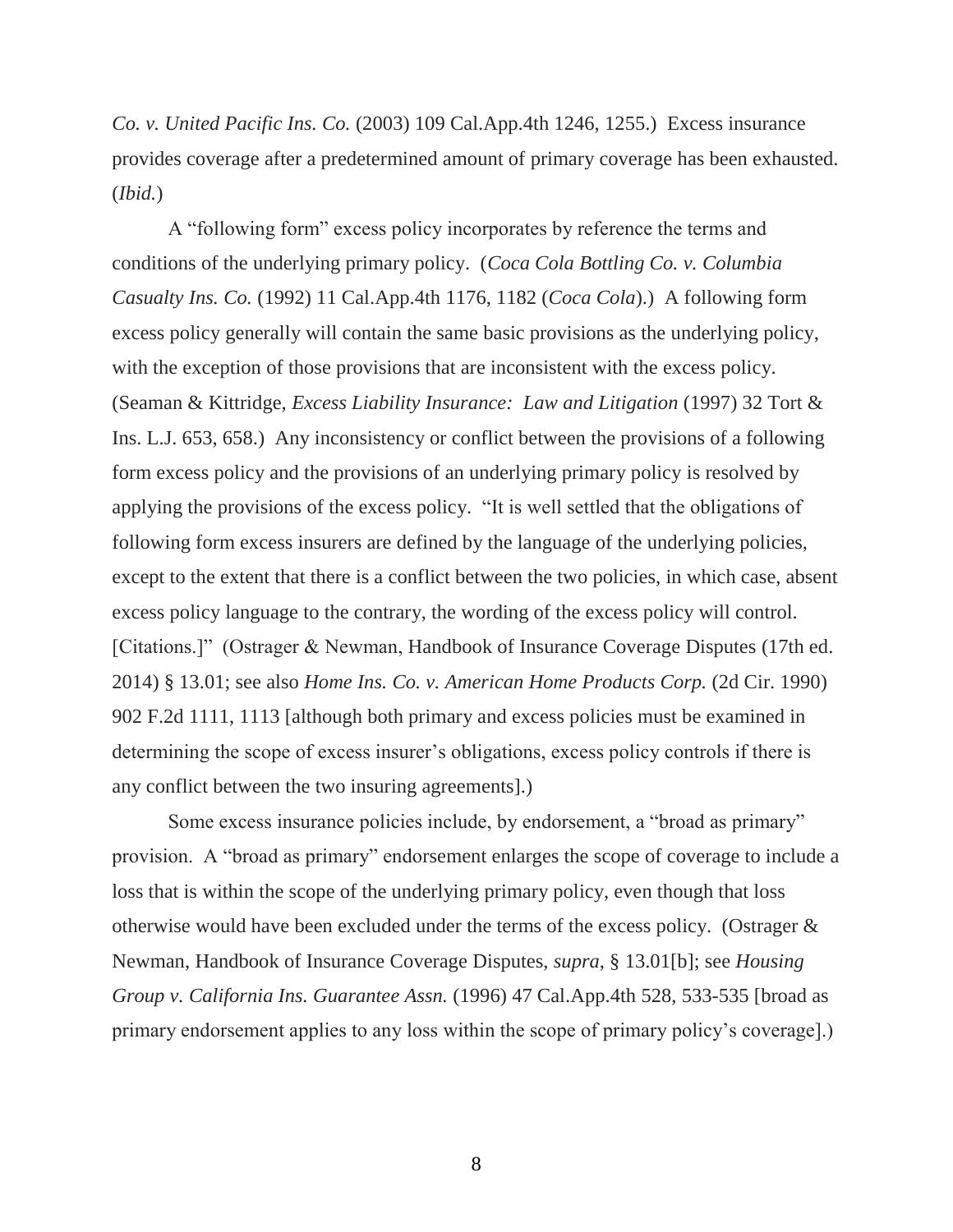## **III. The Topa policy's insuring agreement does not cover UM/UIM claims and the following form provision does not expand coverage to include such claims**

The plain language of the Topa policy's insuring agreement limits the insurer's indemnity obligation to "losses for which the insured is liable," i.e., third party liability claims.**<sup>4</sup>** (*Montrose, supra*, 10 Cal.4th at p. 663; *Garvey, supra*, 48 Cal.3d at pp. 407- 408.) Plaintiff's claim for first party UM/UIM benefits does not come within the scope of that agreement. (*Waller, supra*, 11 Cal.4th at p. 16 [insured bears the burden of brining a claim within the scope of the policy's insuring agreement].)

Plaintiff contends the Topa policy is a "following form" excess policy that provides coverage on the identical terms as the underlying State National policy, including the UM/UIM coverage provided under the endorsement to the State National policy. He cites the following language in the Topa policy's insuring agreement:

"The provisions of the Immediate underlying policy are incorporated as a part of this policy except for:

"(a) any obligation to investigate, defend, or pay for costs incident to the same;

"(b) the amount of the limits of liability;

"(c) any 'other insurance' provision; and

"(d) any other provisions therein which are inconsistent with the provisions of this policy."

The foregoing policy language, plaintiff argues, does not exclude the UM/UIM coverage provided under the State National policy, and under applicable principles of insurance policy interpretation, matters that are not specifically excluded are deemed covered.

The absence of an express exclusion in the Topa policy has no significance unless the insuring agreement can be read to include "all sums the 'insured' is legally entitled to recover as compensatory damages from the owner or driver of an 'uninsured motor vehicle'" [the insuring clause in the UM/UIM endorsement to the State National policy] in the absence of such an exclusion. "[B]efore even considering exclusions, a court must

 $\overline{a}$ 

**<sup>4</sup>** As discussed, the Topa policy provides coverage for "loss," which is defined as sums paid in settlement of losses for which "the insured is liable."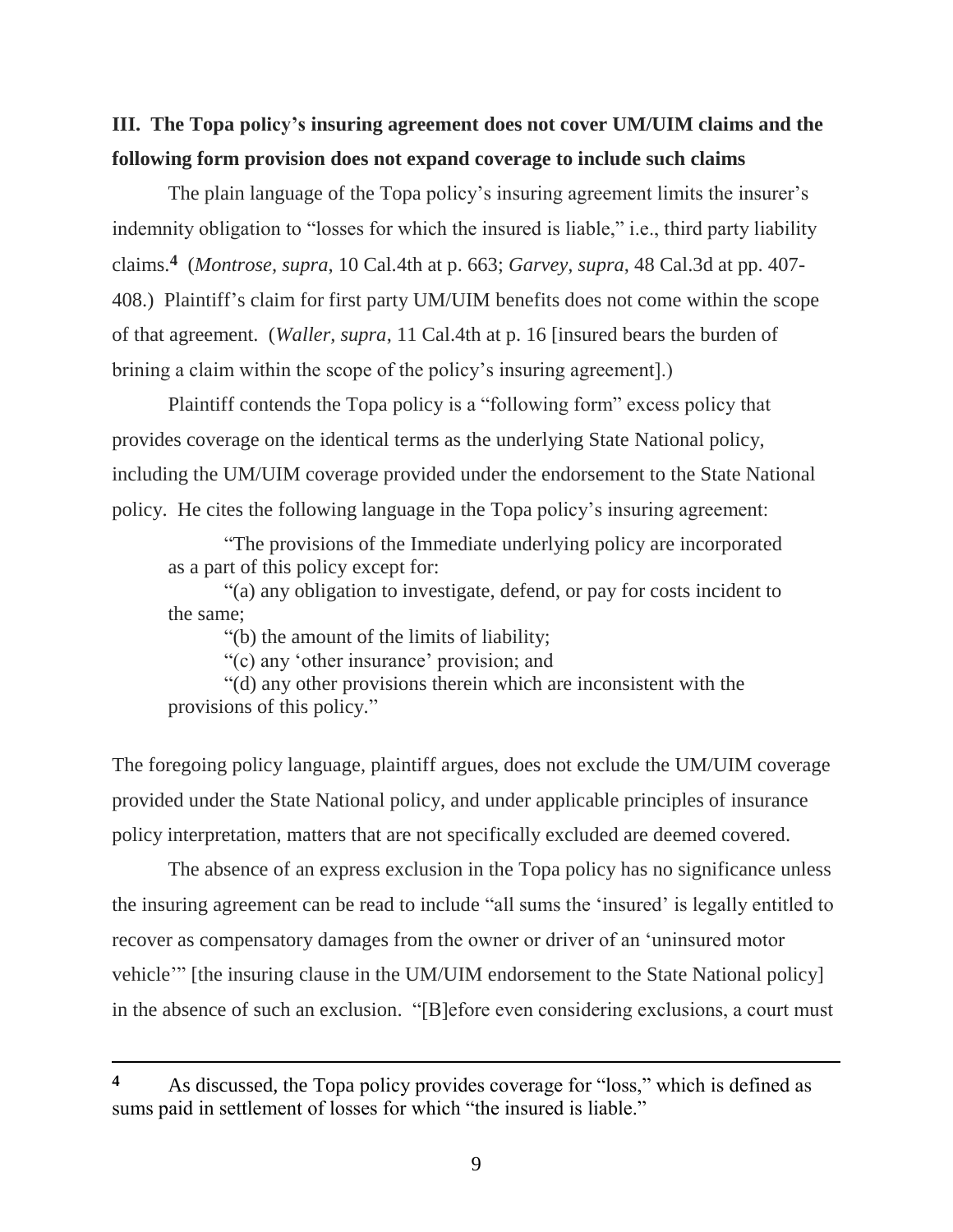examine the coverage provisions to determine whether a claim falls within [the policy terms]. [Citations.]" (*Hallmark Ins. Co. v. Superior Court* (1988) 201 Cal.App.3d 1014, 1017.) "[W]hen an occurrence is clearly not included within the coverage afforded by the insuring clause, it need not also be specifically excluded." (*Glavinich v. Commonwealth Land Title Ins. Co.* (1984) 163 Cal.App.3d 263, 270 (*Glavinich*).) The insuring agreement of the Topa policy plainly covers third party liability claims only. The absence of an exclusion for first party UM/UIM claims does not bring such claims within the policy's insuring agreement. (*Ibid.*)

The language of the Topa policy that incorporates the provisions of the State National policy also expressly excepts from incorporation those provisions "which are inconsistent with" the Topa policy. The Topa policy's insuring agreement expressly limits coverage to third party liability claims, and first party UM/UIM coverage would be inconsistent with that limitation. There is no "broad as primary" endorsement. Given these circumstances, the provisions of the Topa policy govern the scope of coverage. (Ostrager & Newman, Handbook on Insurance coverage Disputes, *supra*, § 13.01, and cases cited.)

The "following from" provision in the Topa policy is significantly narrower than the one at issue in *Coca Cola*, a case plaintiff cites for the principle that a "following form" excess policy provides coverage on the identical terms as the underlying primary policy. *Coca Cola* concerned an excess insurer's obligation to provide "drop down" coverage upon the insolvency of the underlying primary insurer. The excess insurer's policy contained a "following form" endorsement that stated in relevant part: "'"It is understood and agreed that . . . the terms and conditions of this policy, including all prior endorsements, except with regard to amount of insurance (limits) and premium, are deleted *and replaced in their entirety* by the terms and conditions of the underlying Mission National Insurance Policy No MN 037126 . . . ."'" (*Coca Cola, supra*, 11 Cal.App.4th at p. 1182, fn. 1, italics added.) The Topa policy's following form provision is nowhere near as broad. *Coca Cola* is accordingly distinguishable.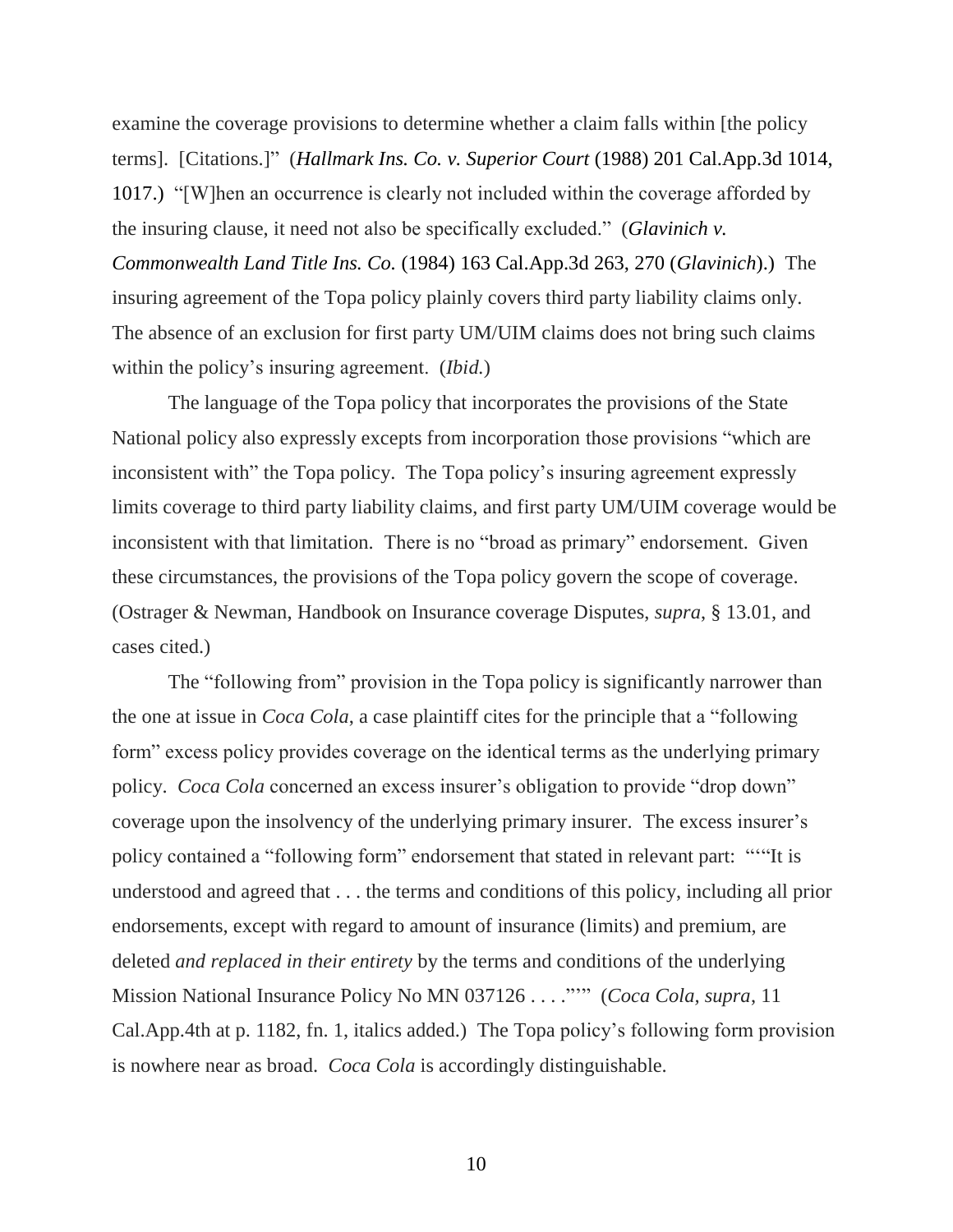Although a following form provision was not at issue in *Furlough, supra,* 203 Cal.App.3d 40, the court in that case considered whether UM coverage was afforded by a commercial umbrella policy that supplemented an underlying business auto policy that included UM coverage as required by Insurance Code section 11580.2. The court in *Furlough* held that no UM coverage was provided under the umbrella policy, reasoning as follows: "The commercial umbrella policy did not expressly provide uninsured motorist coverage and may not be read to include such coverage. While every bodily injury motor vehicle liability policy issued or delivered in this state must provide uninsured motorist coverage [citations], neither statutory nor decisional law requires that insurance furnished on an umbrella or excess basis include uninsured motorist coverage. [Citations.]" (*Id.* at p. 47.)

#### **IV. Courts in other jurisdictions are in accord**

Although no California court has considered the precise coverage issue presented here, courts in other jurisdictions have done so in similar or analogous circumstances and have concluded that UM/UIM coverage is not provided under an excess liability policy that incorporates by reference an underlying primary policy that includes such coverage.

In *Matarasso v. Continental Cas. Co.* (1981) 82 A.D.2d 861 (*Matarasso*), the Appellate Division of the New York Supreme Court considered whether uninsured motorist coverage was available under a commercial umbrella liability policy that incorporated by reference an underlying automobile policy that included an uninsured motorist endorsement. (*Id.* at p. 862.) The court held that it did not, basing its decision on the language of the umbrella policy: "The umbrella policy clearly provides excess protection for [the insured] against liability from third-party claims. It incorporates the underlying policies insofar as they provide for protection against liability for damages to third parties. The uninsured motorist coverage provided by the underlying automobile liability policy does not involve claims of liability against the insured from third parties and is not incorporated by the umbrella policy. Any other interpretation would distort the actual purpose of the umbrella policy." (*Ibid.*)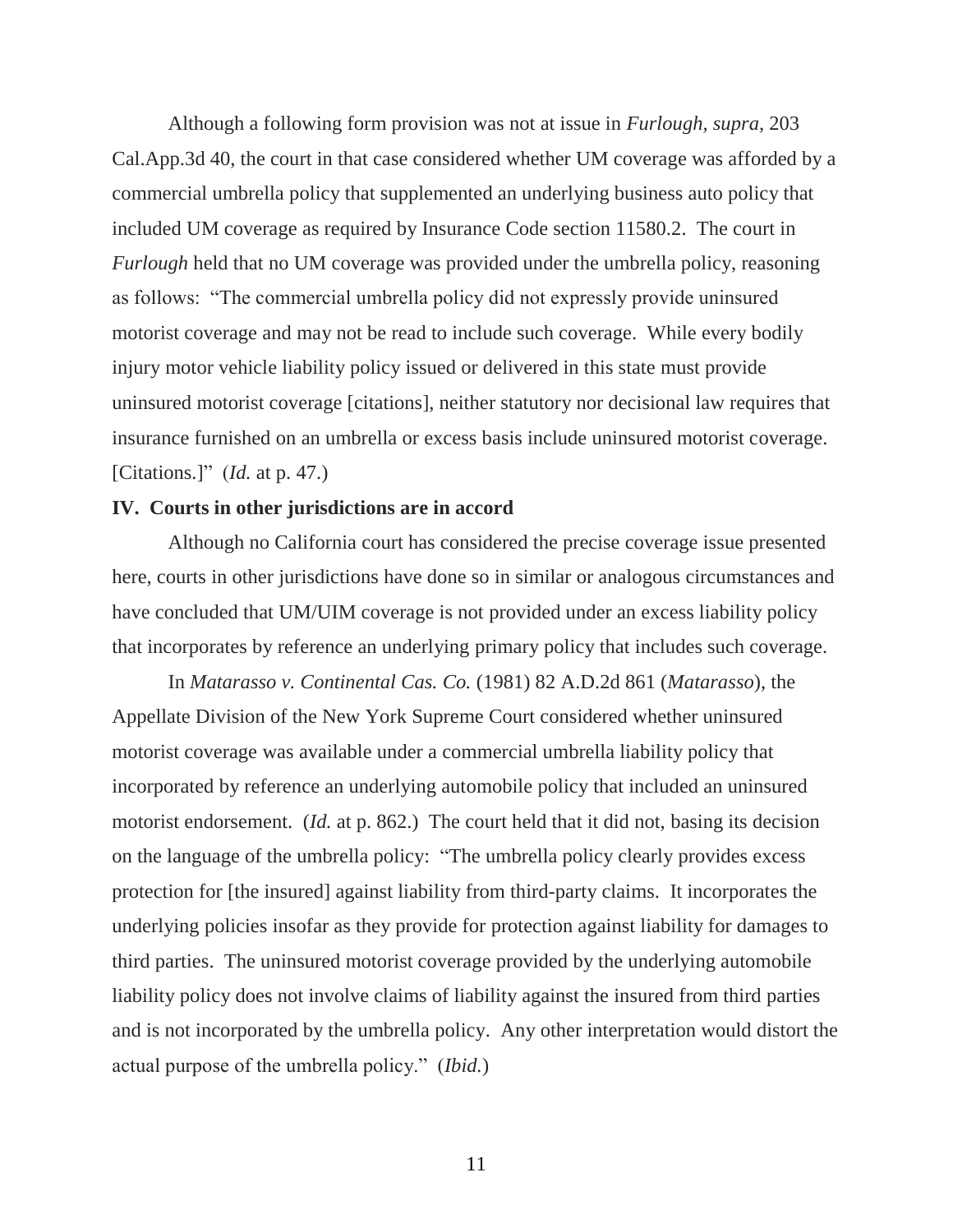In *Hartbarger v. Country Mut. Ins. Co.* (1982) 437 N.E.2d 691 (*Hartbarger*), the Illinois Appellate Court similarly addressed the issue of whether UM coverage was provided under an umbrella policy that was specifically excess to an underlying automobile policy that included UM coverage. The court concluded it did not, following the reasoning of the court in *Matarasso* that the plain language of the umbrella policy did not include first party UM coverage. (*Hartbarger*, at pp. 692-693.) The court in *Hartbarger* also rejected the insured's argument that the umbrella policy was ambiguous because UM coverage was not specifically excluded: "[T]he failure of the insurer to list uninsured motorist coverage in the exclusions to the umbrella policy does not create any ambiguity in view of the numerous terms limiting the umbrella policy to excess liability coverage. As the defendant correctly argues, exclusions are relevant in construing an insurance policy only when the policy provides coverage in the first place. [Citation.] The umbrella policy did not provide uninsured motorist protection, and thus there was no need to exclude it." (*Id.* at p. 693.)

In *Mazzaferro v. RLI Ins. Co.* (2d Cir. 1995) 50 F.3d 137, the Second Circuit also considered a UM/UIM claim under an umbrella liability policy that provided excess coverage over an underlying automobile liability policy that included such coverage. Although the umbrella policy's insuring agreement limited the insurer's indemnity obligation to third party liability claims, the trial court held the excess insurer responsible for a first party UIM claim, basing its decision on an endorsement to the umbrella policy which stated: "This policy does not apply to Personal Injury or Property Damage arising out of the ownership, maintenance, operation, use, loading or unloading of any automobile unless insurance therefore is provided by a policy listed in the Underlying Insurance Schedule and then only for such coverage as is afforded by such policy." (*Id*. at p. 140.) The Second Circuit reversed, concluding that the trial court's interpretation of the endorsement "squarely contradicts the policy's terms of coverage, which cover liability to third parties only." (*Ibid.*) In so doing, the Second Circuit cited with approval the New York Supreme Court's decision in *Matarasso* and the following language from the Illinois appellate court's decision in *Hartbarger*: "'It is obvious that the present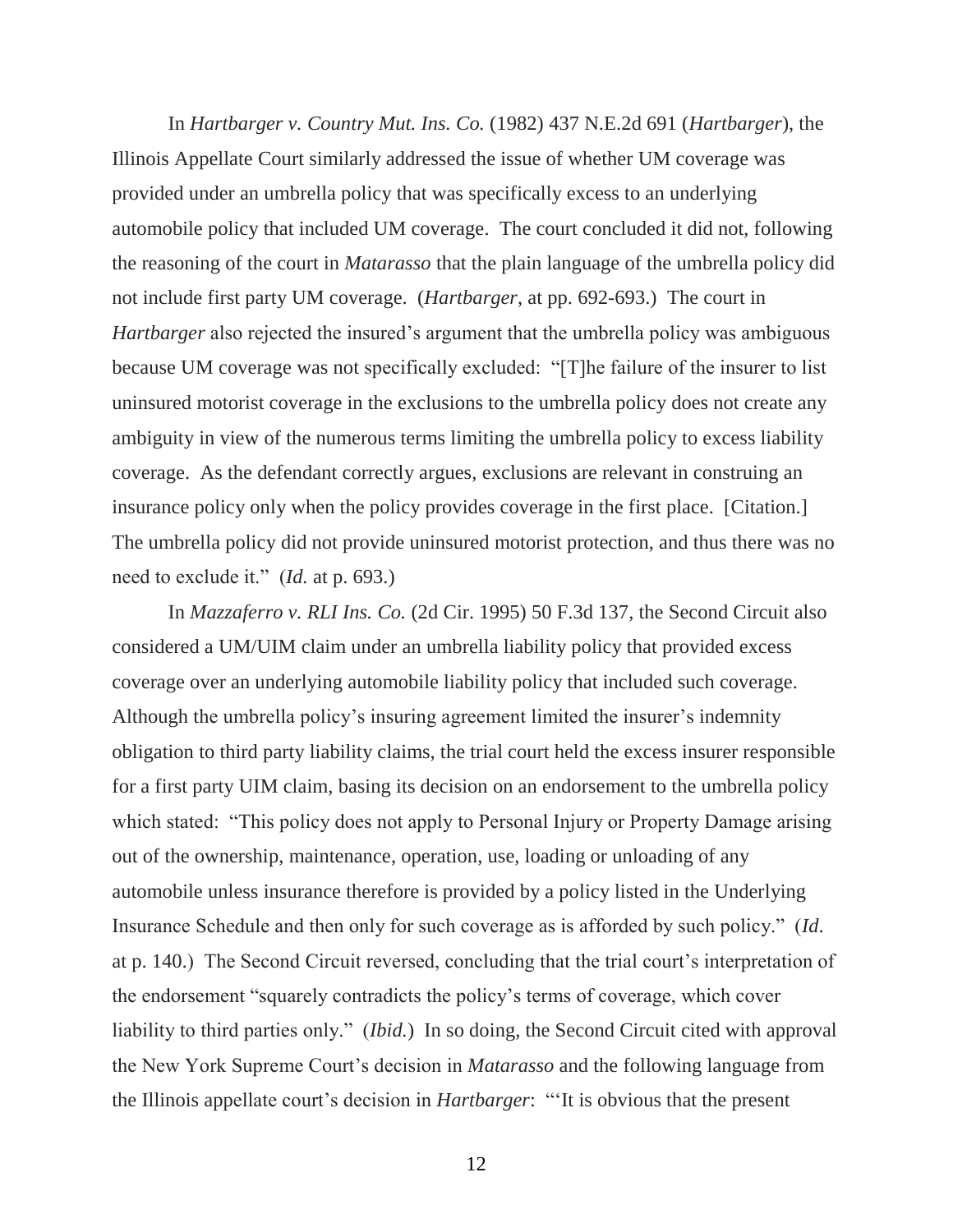[excess] policy was intended by both parties to protect the insured against excess judgments, and the risks and premiums were calculated accordingly. To require that policy to furnish uninsured motorist coverage would work a substantial revision of that policy.' [Citation.]" (*Mazzaferro, supra*, 50 F.3d at p. 141, quoting *Hartbarger, supra*, 437 N.E.2d at p. 694.)

We find the reasoning of the courts in these other jurisdictions to be persuasive and apply it here. That reasoning is also consistent with California law. (See, e.g., *Foster-Gardner, supra*, 18 Cal.4th at p. 868 [policy language that is clear and explicit governs]; *Glavinich, supra*, 163 Cal. App.3d at p. 270 [occurrence not clearly included within policy's insuring clause need not be specifically excluded]; *Waller, supra*, 11 Cal.4th at p. 16 [court will not indulge a forced interpretation of the insuring agreement to bring a claim within the scope of its coverage]; *Furlough, supra*, 203 Cal.App.3d at p. 47 ["neither statutory nor decisional law requires that insurance furnished on an umbrella or excess basis include uninsured motorist coverage"].)

#### **V. The policy language is not ambiguous**

Plaintiff contends the language of the Topa policy is ambiguous because the limitation to third party liability in paragraph 1 of the insuring agreement must be read together with paragraphs 3(a) and 3(c), which reaffirm the "following form" nature of the policy.

Plaintiff cites the following sentence from paragraph 3(a), which states: "When the immediate Underlying Insurance policy applies to injury or destruction taking place during this policy period, this policy likewise applies to injury or destruction taking place during this policy period." He also cites part of the following sentence from paragraph 3(c): "This policy will follow the form of the immediate underlying policy pursuant to the provisions of subparagraphs  $3(a)$  and  $3(b)$  above" but omits the balance of that sentence, which states: "*and subject to the terms, conditions and limitations of all other provisions of this policy*." (Italics added.) Plaintiff's omission of the relevant limiting language underscores the weakness in his coverage position, which ignores the plain language of the policy limiting coverage to third party liability claims. That limitation